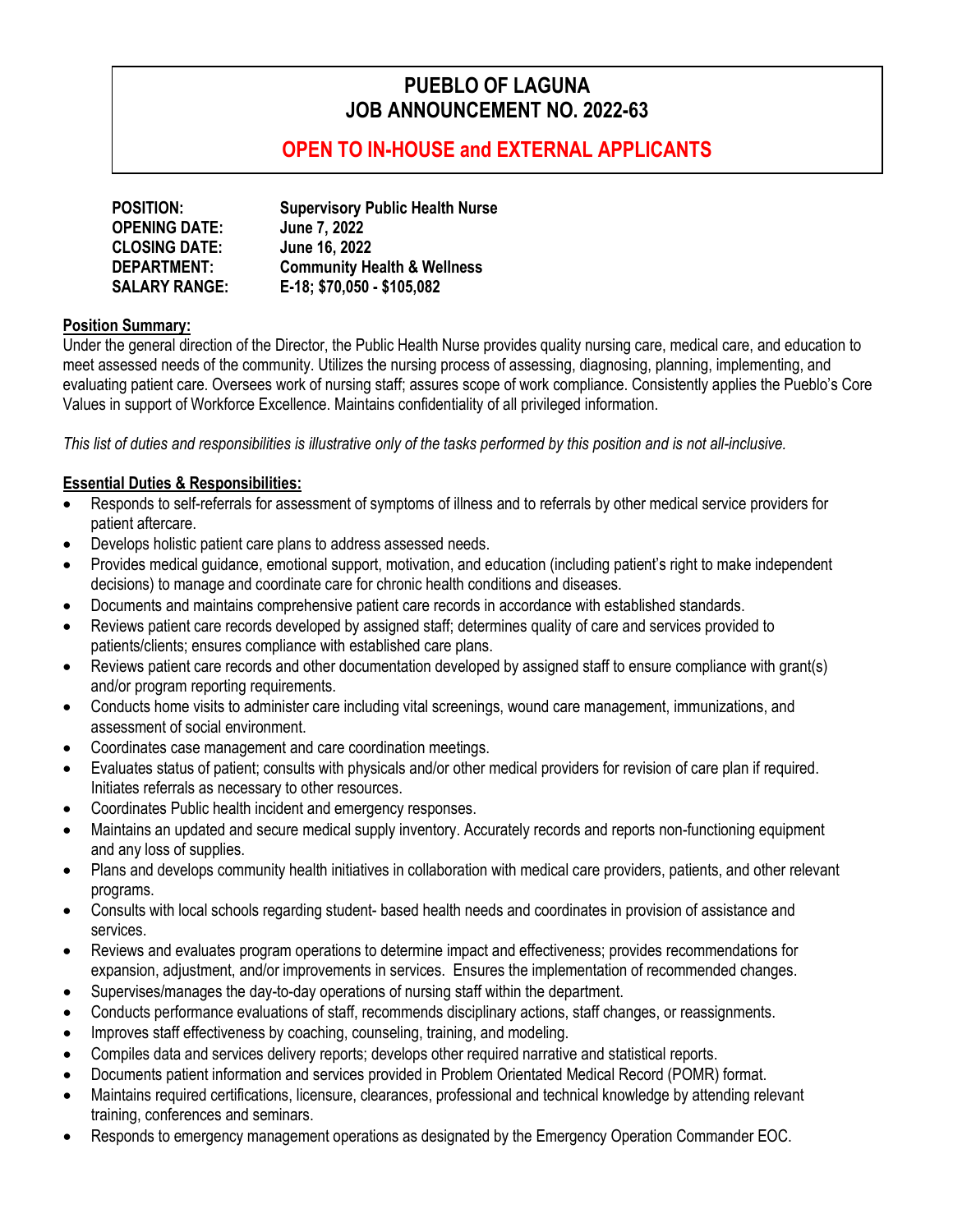- Ensures the confidentiality of client information in accordance with HIPPA regulations and other relevant patient privacy protection laws.
- Contributes to a team effort to accomplish tasks and achieve results.
- Performs other duties as required.

#### **Minimum Qualifications:**

New Mexico Registered Nurse licensure (NCLE-RN) required. Six years of work experience, including three years of supervisory experience, in public or community health nursing or closely related field, required. Bachelor of Science in Nursing (BSN) preferred. Fluency in the Laguna language preferred.

#### **Background Investigation Requirements:**

The Pueblo of Laguna has a Suitability Policy for background investigation processes. Every governmental operations position is reviewed and designated at one of three risk levels. The determination is commensurate with public trust responsibilities and attributes of the position which includes job duties. The Public Health Nurse is considered a High Risk Public Trust (HRPT) position.

| <b>Type of Background Check</b>                                                           | <b>Required</b> |
|-------------------------------------------------------------------------------------------|-----------------|
| Pre-Interview Background Screening (ROI needed)                                           |                 |
| Background Investigation (Criminal Check, Sex Offender Check, Social Security Trace,      |                 |
| Driving Record, Civil Court Check - if applicable, Tribal Criminal Check - if applicable) |                 |
|                                                                                           |                 |
| Employment Verification, Education / License Verification, Personal Reference             |                 |
| Verification                                                                              |                 |
| <b>Fingerprint Verification</b>                                                           |                 |
| Must Be Able to Drive a Pueblo Issued Vehicle                                             |                 |
| Other:                                                                                    |                 |

#### **Knowledge, Abilities, Skills, and Certifications:**

- Knowledge of traditional form of government and pueblo customs and traditions.
- Knowledge of the functions and structure of the Pueblo of Laguna.
- Knowledge of principles, methods, and processes of public health nursing including health promotion, risk reduction, and disease prevention.
- Knowledge of principles or methods of interpersonal relationships, including various environments, to enhance quality patient care.
- Knowledge of various health programs, specialty care and services to provide education, studies and activities.
- Knowledge of principles, methods, techniques, and procedures for diagnosis and treatment of injuries and diseases.
- Knowledge of and skill in use of safe/appropriate ambulation procedures.
- Ability to communicate effectively, both verbally and in writing.
- Ability to analyze situations and adopt appropriate courses of action, including emergency situations.
- Ability to exercise independent judgment and work with minimal supervision.
- Ability and skill to plan, create, and deliver/implement informational, motivating, and educational presentations and activities to diverse audiences.
- Ability to be innovative, creative, and flexible in delivery of program services.
- Ability to maintain strict confidentiality, to demonstrate self-responsibility and high moral character.
- Ability to establish and maintain professional relationships with co-workers, clients, and other services providers at all levels.
- Ability to be persuasive and tactful in controversial situations.